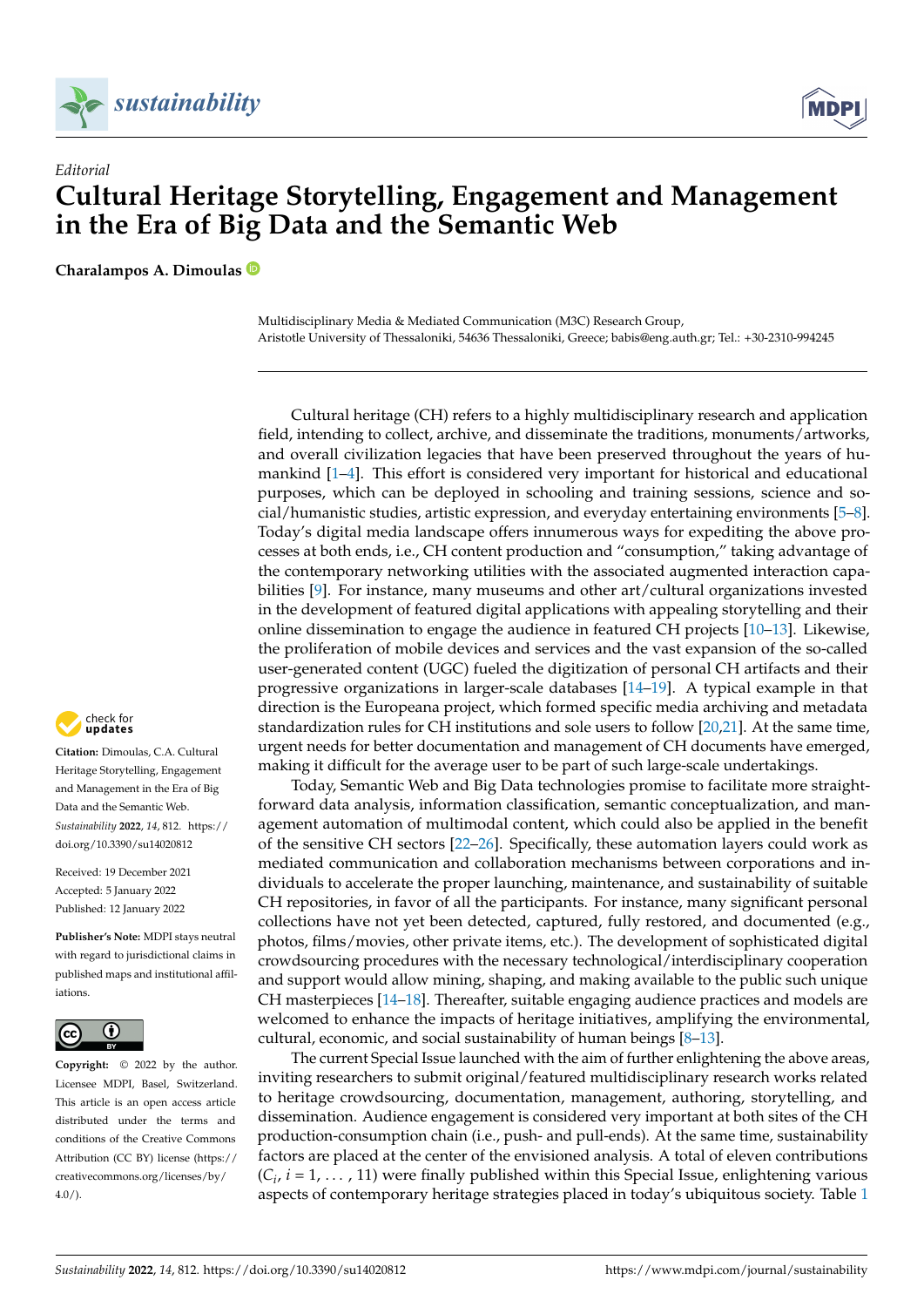outlines the scientific focus and contribution of the listed articles, prior to the associated description/presentation of the conducted works and their research outcomes.

<span id="page-1-0"></span>**Table 1.** Contributions by research areas, involved technologies, and proposed solutions.

| Contributions         | <b>Research Area/Focus</b>                                                                                                   | <b>Involved Technologies/Solutions</b>                                                                                                    |
|-----------------------|------------------------------------------------------------------------------------------------------------------------------|-------------------------------------------------------------------------------------------------------------------------------------------|
| Contribution 1 (C1)   | Modeling and Reconstruction of Cultural<br><b>Heritage Sites</b>                                                             | 3D reconstruction of cultural heritage landmarks<br>through Twitter image retrieval                                                       |
| Contribution 2 (C2)   | Cultural Heritage News Propagation in<br>Social Media                                                                        | Semantic analysis by qualitative evaluation of<br>social media news items                                                                 |
| Contribution 3 (C3)   | Environmental Heritage and Green<br>Culture Transition                                                                       | Qualitative content analysis on green hosting<br>communication services                                                                   |
| Contribution 4 (C4)   | Open-Source Multimedia Tools on<br>Cultural Heritage                                                                         | Data-driven analytics towards<br>software sustainability                                                                                  |
| Contribution 5 (C5)   | Audience Engagement on the Interactive<br>Documentary genre                                                                  | Cultural heritage sustainability analysis by means<br>of web metrics and usability criteria                                               |
| Contribution 6 (C6)   | Digital Narrative for UNESCO Marine World<br>Heritage of Outstanding Universal Value                                         | Analyzing digital narrative footprint through<br>social media (Instagram), by evaluating<br>sustainability and biocultural values         |
| Contribution 7 (C7)   | Soundscapes Heritage Capturing, Semantics,<br>and Reproduction                                                               | Mobile Journalism (MoJo) semantic capturing<br>solutions (deploying Machine/Deep Learning) for<br>data-driven storytelling                |
| Contribution 8 (C8)   | XR Storytelling in Cultural Heritage                                                                                         | Requirements engineering study for designing<br>new XR experiences authoring systems                                                      |
| Contribution 9 (C9)   | Semantic Analysis of Linguistic Resources to<br>understand the cultural context of an era, nation,<br>monument, place, etc., | Study on the literature regarding semantic<br>indexing, incorporating joint transformer-based<br>models and text summarization techniques |
| Contribution 10 (C10) | Smart Evolution of Historical Cities, Respecting<br>Cultural Heritage                                                        | Study of innovative solutions to support the<br>energy transition of historical cities in<br>heritage contexts                            |
| Contribution 11 (C11) | Extracting Semantic Relationships in Literary Texts<br>to Sustain Important Cultural Insights                                | Deep-learning approach to discover semantic<br>relationships in literary texts, through the<br>automation of metadata extraction          |

The first paper presents an approach for leveraging the abundance of images posted on social media and specifically Twitter for large-scale 3D reconstruction of cultural heritage landmarks. Doulamis, Voulodimos, Protopapadakis, Doulamis, and Makantasis (2021) elaborated on an automatic solution for tweets' content identification, image retrieval/filtering, and 3D reconstruction. The proposed approach extracts key events from unstructured tweet messages and identifies cultural activities and landmarks. Next, content-based filtering selects a representative portion of cultural images to support fast 3D reconstruction. The presented methods are experimentally evaluated using real-world data to verify the effectiveness of the proposed scheme (Contribution 1).

The second paper focuses on the effective communication of cultural heritage initiatives which, in the era of big data and the intense environment of social media, it is considered of equal or—in some cases—even greater importance than heritage data themselves. Maniou (2021) assesses the role of media and journalists in propagating cultural heritage news through social media platforms and the narratives they tend to create in the digital public sphere. A qualitative approach is employed by the study as a means of examining in-depth specific narratives, their meaning(s) and connotation(s), using semantic analysis (Contribution 2).

The third paper deals with the environmental impact of green hosting services, bringing forward new insights regarding green websites and sustainability. Karyotakis and Antonopoulos (2021) investigate how green hosting websites tend to communicate their green services through a qualitative content analysis approach. Therefore, new perspectives on supporting environmental heritage are highlighted, including the education toward sustainable development and a broader green cultural tradition (Contribution 3).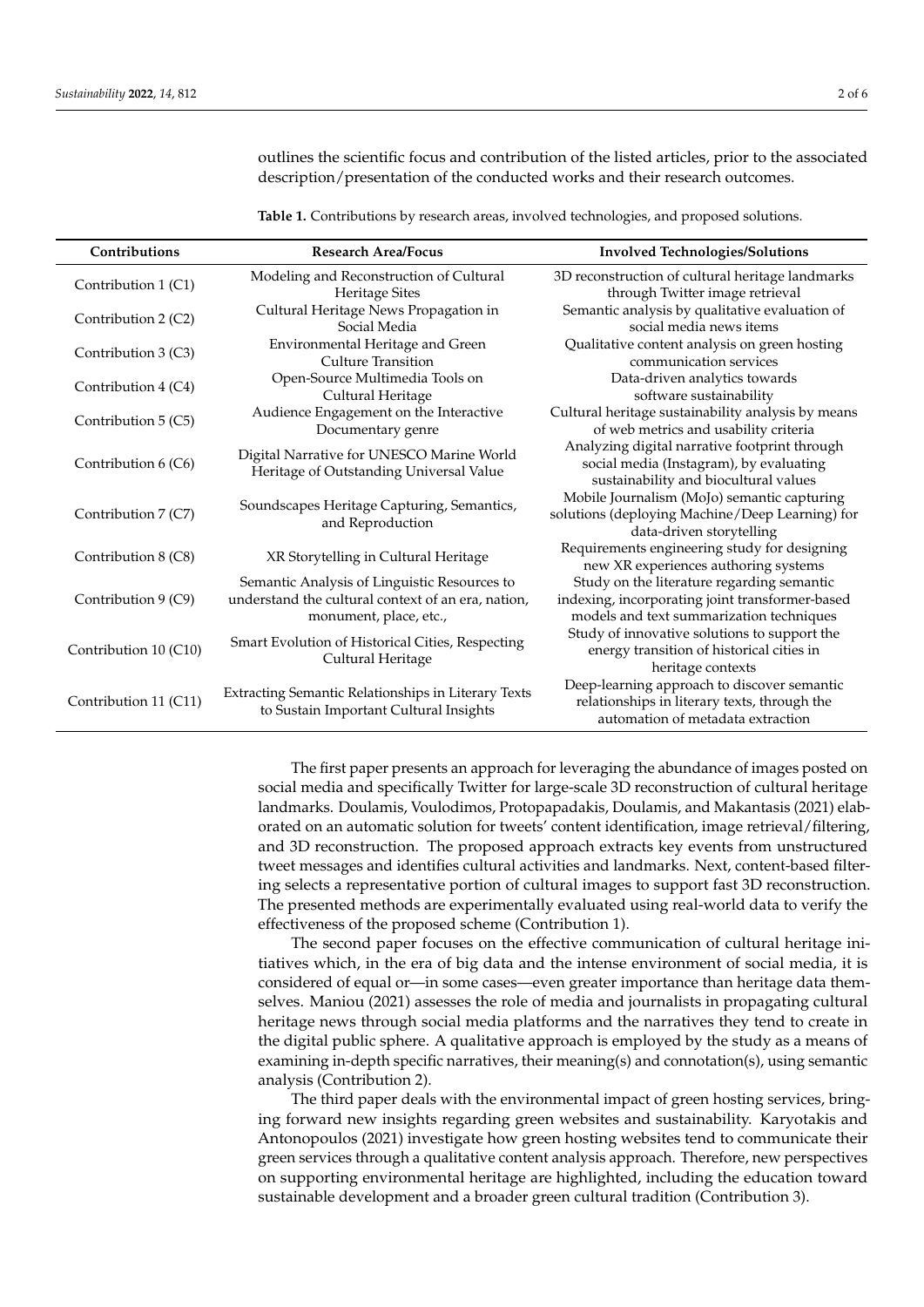The fourth paper focuses on the case of open-source multimedia tools on cultural storytelling. Papamichail and Symeonidis (2021) present data-driven analytics towards evaluating the extent to which software components are maintainable based on the evolution of static analysis metrics that quantify primary source code properties (Contribution 4).

The fifth paper casts light on cultural heritage storytelling in the context of interactive documentary, a hybrid media genre that employs a full range of multimedia tools to document reality, provide sustainability of the production and successful engagement of the audience. Podara, Giomelakis, Nicolaou, Matsiola, and Kotsakis (2021) explore the usability of the interactive documentary genre for the sustainability of cultural heritage, analyzing web metrics from a seven-year database. They conclude that interactivity affordances of this genre enhance the social dimension of cultural storytelling, presenting three main factors that enhance audience engagement (Contribution 5).

The sixth paper addresses sustainability, heritage, management, and communication from UNESCO's Marine World Heritage (MWH) perspective. Kenterelidou and Galatsopoulou (2021) analyze its digital narrative footprint through social media (Instagram), examining whether it is framed with sustainability and biocultural values. The study contributes to setting the ground rules for strengthening marine heritage management and communication in light of the United Nations Sustainable Development Goals (SDGs) and the Ocean Literacy Decade (2021–2030) (Contribution 6).

The seventh paper focuses on the development of an enhanced Mobile Journalism (MoJo) model for soundscape heritage crowdsourcing, data-driven storytelling, and management in the era of big data and the semantic web. Stamatiadou, Thoidis, Vryzas, Vrysis, and Dimoulas (2021) elaborate on previous/baseline MoJo tools, deploying Machine and Deep Learning solutions on sound semantics, driven by a thorough analysis of the audience, the technological framework, and the desired heritage crowdsourcing model. Hence, primary algorithmic backend services are implemented and positively validated, providing convincing proof of concept of the proposed model (Contribution 7).

The eighth paper (Mouzakis et al., 2021) provides a requirements' engineering study for designing new eXtended Reality (XR) experiences authoring systems according to the IEEE830 methodology. The study has reviewed 30 existing authoring environments and proposed 10 candidate scenarios for new tools. Six of them were evaluated by 47 individuals in the fields of media, arts, architecture, and informatics. Evaluation results and comments collected can be helpful in future systems design, democratizing XR-media authoring, including the sensitive areas of intangible culture and heritage storytelling (Contribution 8).

The ninth paper presents a study on semantic indexing of 19th-century Greek literature, incorporating transformer-based models and text summarization techniques in a joint fashion. Dimitriadis, Zapounidou, and Tsoumakas (2021) elaborate on the role of literature on cultural heritage to help people understand the cultural context of an era, a nation, a monument, a place, etc., enabling them to adopt more inclusive and equitable attitudes and behaviors. The proposed language understanding automations can help humans classify literature faster and more consistently (Contribution 9).

The tenth paper focuses on the smart evolution of historical cities, integrating innovative solutions that support the energy transition while respecting cultural heritage. Tsoumanis et al. (2021) carried out a study for the implementation of Building-Integrated Photovoltaics (BIPV) solutions in the Historic Centre of Évora is provided, within the framework of the European project POCITYF (Project H2020). The proposed solutions aim at fulfilling all the guidelines for preserving the historic center and achieving the positivity metrics agreed with the European Commission on the challenging and indispensable path to the decarbonization of European cities (Contribution 10).

The eleventh paper emanates from the fact that a vital part of humanity's cultural heritage resides in its literature, a rich body of interconnected works revealing the history and workings of human civilization across the eras. In this context, Christou and Tsoumakas (2021) implement a deep-learning-based approach to discover semantic relationships in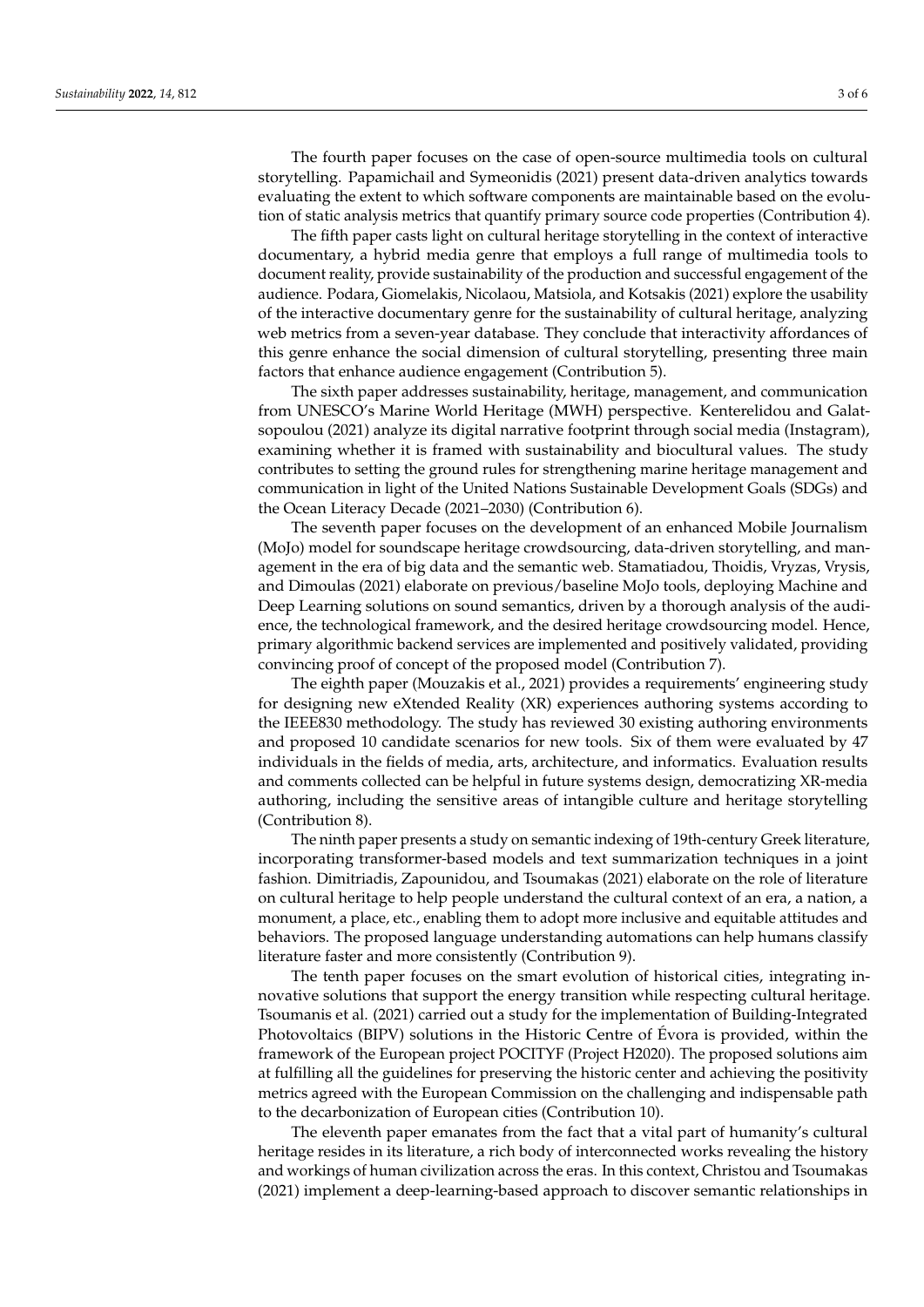literary texts (19th century Greek Literature), thus helping to sustain critical cultural insights and facilitating the analysis, organization, and management of collections through the automation of metadata extraction (Contribution 11). automation of metadata extraction (Contribution 11).

Based on the provided insights, a holistic data-driven CH approach is envisioned in Based on the provided insights, a holistic data-driven CH approach is envisioned in Figure [1,](#page-3-0) depicting a generic strategy for engaging the audience into collecting, preserving, sharing, and managing digital heritage. Among others, the diagram projects the relation and complementarity of the eleven scientific contributions (*Ci*) to the different model phases. Hence, the research works included in this Special Issue are highly representative, phases. Hence, the research works included in this Special Issue are highly representative, appropriately demonstrating the main processes of the end-to-end chain. Nevertheless, appropriately demonstrating the main processes of the end-to-end chain. Nevertheless, future multidisciplinary research and collaborations are also highlighted and anticipated, future multidisciplinary research and collaborations are also highlighted and anticipated, augmenting the outcomes and the impact of the current *Sustainability* volume on *Cultural* augmenting the outcomes and the impact of the current *Sustainability* volume on *Cultural Heritage Storytelling, Engagement and Management in the Era of Big Data and the Semantic Web*. *Heritage Storytelling, Engagement and Management in the Era of Big Data and the Semantic Web*.

<span id="page-3-0"></span>

**Figure 1.** Cultural Heritage Storytelling, Engagement and Management in the Era of Big Data and **Figure 1.** Cultural Heritage Storytelling, Engagement and Management in the Era of Big Data and the Semantic Web: A holistic end-to-end model for engaging the audience into collecting, preserving, ing, retrieving, authoring, sharing, documenting, experiencing, and managing digital heritage. retrieving, authoring, sharing, documenting, experiencing, and managing digital heritage.

Table 2 list all the eleven (11) contributions incorporated in this special issue with Table [2](#page-4-9) list all the eleven (11) contributions incorporated in this special issue with their associated citations.

**Table 2.** List of contributions with their associated citations. **Table 2.** List of contributions with their associated citations.

| Contribution 1 (C1) | Doulamis, A.; Voulodimos, A.; Protopapadakis, E.; Doulamis, N.; Makantasis, K. Automatic 3D<br>Modeling and Reconstruction of Cultural Heritage Sites from Twitter Images. Sustainability 2020, 12,<br>4223, https://doi.org/10.3390/su12104223.                           |
|---------------------|----------------------------------------------------------------------------------------------------------------------------------------------------------------------------------------------------------------------------------------------------------------------------|
| Contribution 2 (C2) | Maniou, T. Semantic Analysis of Cultural Heritage News Propagation in Social Media: Assessing the<br>Role of Media and Journalists in the Era of Big Data. Sustainability 2021, 13, 341,<br>https://doi.org/10.3390/su13010341.                                            |
| Contribution 3 (C3) | Karyotakis, M.; Antonopoulos, N. Web Communication: A Content Analysis of Green Hosting<br>Companies. Sustainability 2021, 13, 495, https://doi.org/10.3390/su13020495.                                                                                                    |
| Contribution 4 (C4) | Papamichail, M.; Symeonidis, A. Data-Driven Analytics towards Software Sustainability: The Case of<br>Open-Source Multimedia Tools on Cultural Storytelling. Sustainability 2021, 13, 1079,<br>https://doi.org/10.3390/su13031079.                                         |
| Contribution 5 (C5) | Podara, A.; Giomelakis, D.; Nicolaou, C.; Matsiola, M.; Kotsakis, R. Digital Storytelling in Cultural<br>Heritage: Audience Engagement in the Interactive Documentary New Life. Sustainability 2021, 13, 1193,<br>https://doi.org/10.3390/su13031193.                      |
| Contribution 6 (C6) | Kenterelidou, C.; Galatsopoulou, F. Sustainable Biocultural Heritage Management and Communication:<br>The Case of Digital Narrative for UNESCO Marine World Heritage of Outstanding Universal Value.<br>Sustainability 2021, 13, 1449, https://doi.org/10.3390/su13031449. |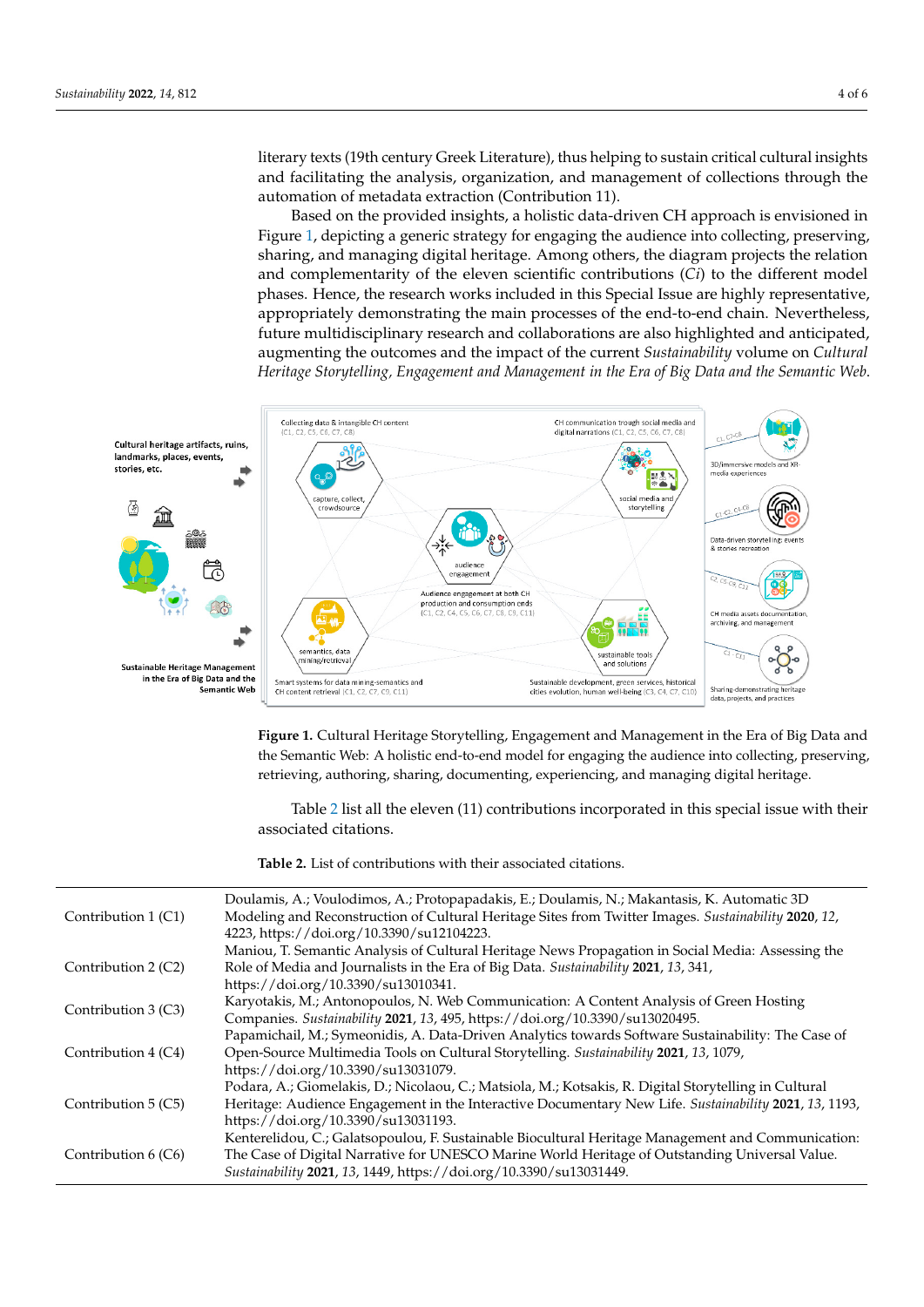|                       | Stamatiadou, M.; Thoidis, I.; Vryzas, N.; Vrysis, L.; Dimoulas, C. Semantic Crowdsourcing of                |
|-----------------------|-------------------------------------------------------------------------------------------------------------|
| Contribution 7 (C7)   | Soundscapes Heritage: A Mojo Model for Data-Driven Storytelling. Sustainability 2021, 13, 2714,             |
|                       | https://doi.org/10.3390/su13052714.                                                                         |
|                       | Mouzakis, C.; Ververidis, D.; Girao, L.; Patz, N.; Nikolopoulos, S.; Kompatsiaris, I. Holistic Requirements |
| Contribution 8 (C8)   | Analysis for Specifying New Systems for 3D Media Production and Promotion. Sustainability 2021, 13,         |
|                       | 8155, https://doi.org/10.3390/su13158155.                                                                   |
|                       | Dimitriadis, D.; Zapounidou, S.; Tsoumakas, G. Semantic Indexing of 19th-Century Greek Literature           |
| Contribution 9 (C9)   | Using 21st-Century Linguistic Resources. Sustainability 2021, 13, 8878,                                     |
|                       | https://doi.org/10.3390/su13168878.                                                                         |
|                       | Tsoumanis, G.; Formiga, J.; Bilo, N.; Tsarchopoulos, P.; Ioannidis, D.; Tzovaras, D. The Smart Evolution of |
| Contribution 10 (C10) | Historical Cities: Integrated Innovative Solutions Supporting the Energy Transition while Respecting        |
|                       | Cultural Heritage. Sustainability 2021, 13, 9358, https://doi.org/10.3390/su13169358.                       |
| Contribution 11 (C11) | Christou, D.; Tsoumakas, G. Extracting Semantic Relationships in Greek Literary Texts. Sustainability       |
|                       | 2021, 13, 9391, https://doi.org/10.3390/su13169391.                                                         |
|                       |                                                                                                             |
|                       |                                                                                                             |

**Funding:** This research received no external funding.

**Institutional Review Board Statement:** Not applicable.

**Data Availability Statement:** Data supporting this article can be found in the listed contributions and their assocciated Data Availability Statements.

**Conflicts of Interest:** The author declare no conflict of interest.

## **References**

- <span id="page-4-0"></span>1. Kontiza, K.; Antoniou, A.; Daif, A.; Reboreda-Morillo, S.; Bassani, M.; González-Soutelo, S.; Lykourentzou, I.; Jones, C.; Padfield, J.; López-Nores, M. On How Technology-Powered Storytelling Can Contribute to Cultural Heritage Sustainability across Multiple Venues—Evidence from the CrossCult H2020 Project. *Sustainability* **2020**, *12*, 1666. [\[CrossRef\]](http://doi.org/10.3390/su12041666)
- 2. Barthel-Bouchier, D. *Cultural Heritage and the Challenge of Sustainability*; Routledge: London, UK, 2016.

<span id="page-4-9"></span>**Table 2.** *Cont.*

- 3. Holtorf, C.; Högberg, A. (Eds.) *Cultural Heritage and the Future*; Routledge: New York, NY, USA, 2020.
- <span id="page-4-1"></span>4. Dimoulas, C.; Kalliris, G.; Chatzara, E.; Tsipas, N.; Papanikolaou, G. Audiovisual production, restoration-archiving and content management methods to preserve local tradition and folkloric heritage. *J. Cult. Herit.* **2014**, *15*, 234–241. [\[CrossRef\]](http://doi.org/10.1016/j.culher.2013.05.003)
- <span id="page-4-2"></span>5. Foster, G.; Saleh, R. The Adaptive Reuse of Cultural Heritage in European Circular City Plans: A Systematic Review. *Sustainability* **2021**, *13*, 2889. [\[CrossRef\]](http://doi.org/10.3390/su13052889)
- 6. Chatzara, E.; Kotsakis, R.; Tsipas, N.; Vrysis, L.; Dimoulas, C. Machine-Assisted Learning in Highly-Interdisciplinary Media Fields: A Multimedia Guide on Modern Art. *Educ. Sci.* **2019**, *9*, 198. [\[CrossRef\]](http://doi.org/10.3390/educsci9030198)
- 7. Sesana, E.; Gagnon, A.S.; Bertolin, C.; Hughes, J. Adapting cultural heritage to climate change risks: Perspectives of cultural heritage experts in Europe. *Geosciences* **2018**, *8*, 305. [\[CrossRef\]](http://doi.org/10.3390/geosciences8080305)
- <span id="page-4-3"></span>8. Price, N.; Talley, M.K.; Vaccaro, A.M. (Eds.) *Historical and Philosophical Issues in the Conservation of Cultural Heritage*; Getty Publications: Los Angeles, CA, USA, 2016.
- <span id="page-4-4"></span>9. Katsaounidou, A.; Dimoulas, C.; Veglis, A. *Cross-Media Authentication and Verification: Emerging Research and Opportunities*; Chapter 3: The transforming media landscape; IGI Global: Hershey, PA, USA, 2018.
- <span id="page-4-5"></span>10. Psomadaki, O.; Dimoulas, C.; Kalliris, G.; Paschalidis, G. Digital storytelling and audience engagement in cultural heritage management: A collaborative model based on the Digital City of Thessaloniki. *J. Cult. Herit.* **2019**, *36*, 12–22. [\[CrossRef\]](http://doi.org/10.1016/j.culher.2018.07.016)
- 11. Affleck, J.; Kvan, T. A virtual community as the context for discursive interpretation: A role in cultural heritage engagement. *Int. J. Herit. Stud.* **2008**, *14*, 268–280. [\[CrossRef\]](http://doi.org/10.1080/13527250801953751)
- 12. Waterton, E.; Watson, S. *Heritage and Community Engagement: Collaboration or Contestation?* Routledge: New York, NY, USA, 2013.
- <span id="page-4-6"></span>13. Ateca-Amestoy, V.; Villarroya, A.; Wiesand, A.J. Heritage Engagement and Subjective Well-Being in the European Union. *Sustainability* **2021**, *13*, 9623. [\[CrossRef\]](http://doi.org/10.3390/su13179623)
- <span id="page-4-7"></span>14. Hannewijk, B.; Vinella, F.L.; Khan, V.-J.; Lykourentzou, I.; Papangelis, K.; Masthoff, J. Capturing the City's Heritage On-the-Go: Design Requirements for Mobile Crowdsourced Cultural Heritage. *Sustainability* **2020**, *12*, 2429. [\[CrossRef\]](http://doi.org/10.3390/su12062429)
- 15. Vryzas, N.; Sidiropoulos, E.; Vrysis, L.; Avraam, E.; Dimoulas, C.A. A mobile cloud computing collaborative model for the support of on-site content capturing and publishing. *J. Media Crit.* **2018**, *4*, 349–364.
- 16. Dimoulas, C.A.; Symeonidis, A.L. Syncing Shared Multimedia through Audiovisual Bimodal Segmentation. *IEEE Multimed.* **2015**, *22*, 26–42. [\[CrossRef\]](http://doi.org/10.1109/MMUL.2015.33)
- 17. Vryzas, N.; Sidiropoulos, E.; Vrysis, L.; Avraam, E.; Dimoulas, C. Machine-assisted reporting in the era of Mobile Journalism: The MOJO-mate platform. *Strategy Dev. Rev.* **2019**, *9*, 22–43. [\[CrossRef\]](http://doi.org/10.34276/1822-009-999-003)
- <span id="page-4-8"></span>18. Meyer, É.; Grussenmeyer, P.; Perrin, J.P.; Durand, A.; Drap, P. A web information system for the management and the dissemination of Cultural Heritage data. *J. Cult. Herit.* **2007**, *8*, 396–411. [\[CrossRef\]](http://doi.org/10.1016/j.culher.2007.07.003)